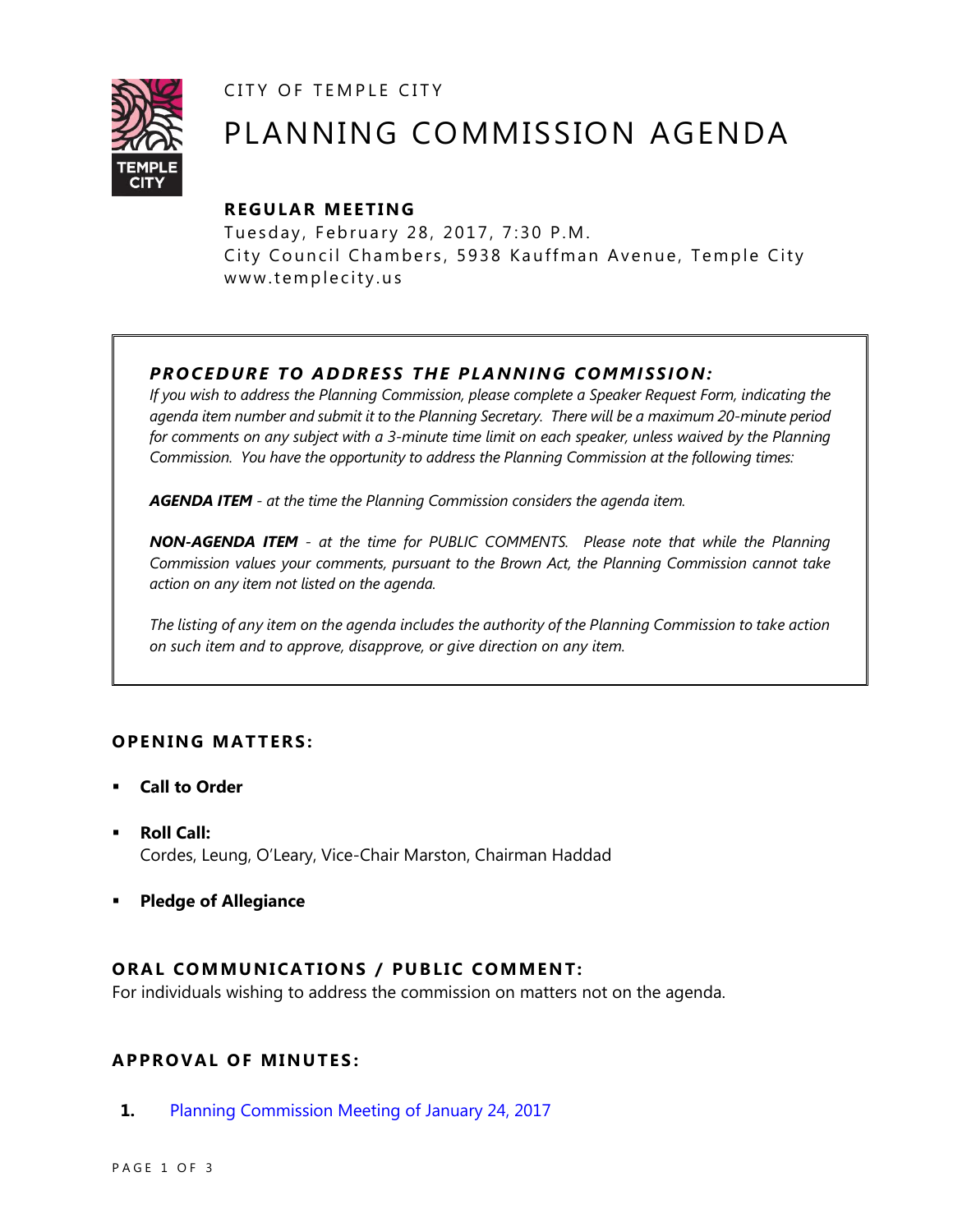## **PUBLIC HEARING ITEMS:**

- **2. File: PL 16-579.** [Zoning Code Amendment. The proposed ordinance would amend the](https://ca-templecity.civicplus.com/DocumentCenter/View/7784)  Temple City Municipal Code (TCMC) [Title 9, Chapter 1 \(Zoning Code\) to modify regulations](https://ca-templecity.civicplus.com/DocumentCenter/View/7784)  pertaining to accessory dwelling units [and administrative changes to Title 5 and 9 of the TCMC](https://ca-templecity.civicplus.com/DocumentCenter/View/7784)  [to carry out the provisions of this amendment.](https://ca-templecity.civicplus.com/DocumentCenter/View/7784)
	- Address: Citywide Recommendation: That the Planning Commission find that the project is exempt from CEQA and adopt the attached Resolution recommending that the City Council adopt the proposed ordinance. Project Planner: Andrew Coyne, Management Analyst acoyne@templecity.us
- **3. File: PL 17-599.** [Adoption of traffic related thresholds of significance for reviewing projects in](https://ca-templecity.civicplus.com/DocumentCenter/View/7785)  [compliance with the California Environmental Quality Act](https://ca-templecity.civicplus.com/DocumentCenter/View/7785) (CEQA).
	- Address: Citywide
	- Recommendation: That the Planning Commission adopt the attached Resolution finding that the project is exempt from CEQA and recommending that the City Council adopt traffic related thresholds of significance for reviewing projects in compliance with CEQA.
	- Project Planner: Scott Reimers, Planning Manager sreimers@templecity.us

### DISCUSSION ITEM(S):

**4. None**

### **FUTURE AGENDA ITEMS AND REPORTS:**

**5. Planning Manager's Report**

Update on current projects and future agenda items.

### **6. Comments from Commissioners**